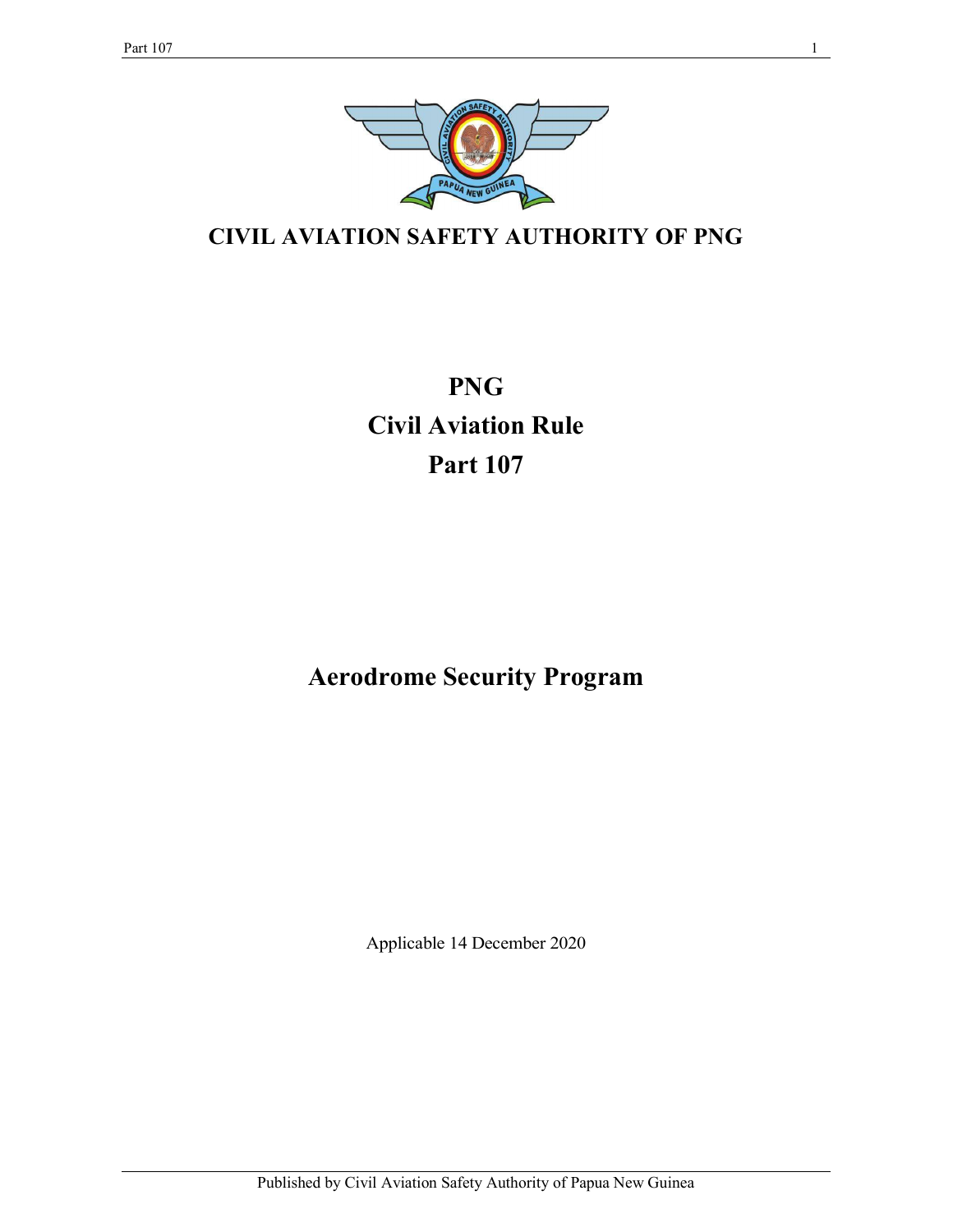# Part  $107$  2 **DESCRIPTION**

Part 107 prescribes the security requirements for operators of security designated aerodromes within Papua New Guinea.

This Part requires such operators, as a part of the certification under Part 139 to develop, implement and maintain an aerodrome security programme covering the specific security requirements set out in the rule.

The security requirements for security designated aerodromes are consistent with ICAO Standards and Recommended Practices (SARPs).

This Part aligns with Amendment 17 of Annex 17.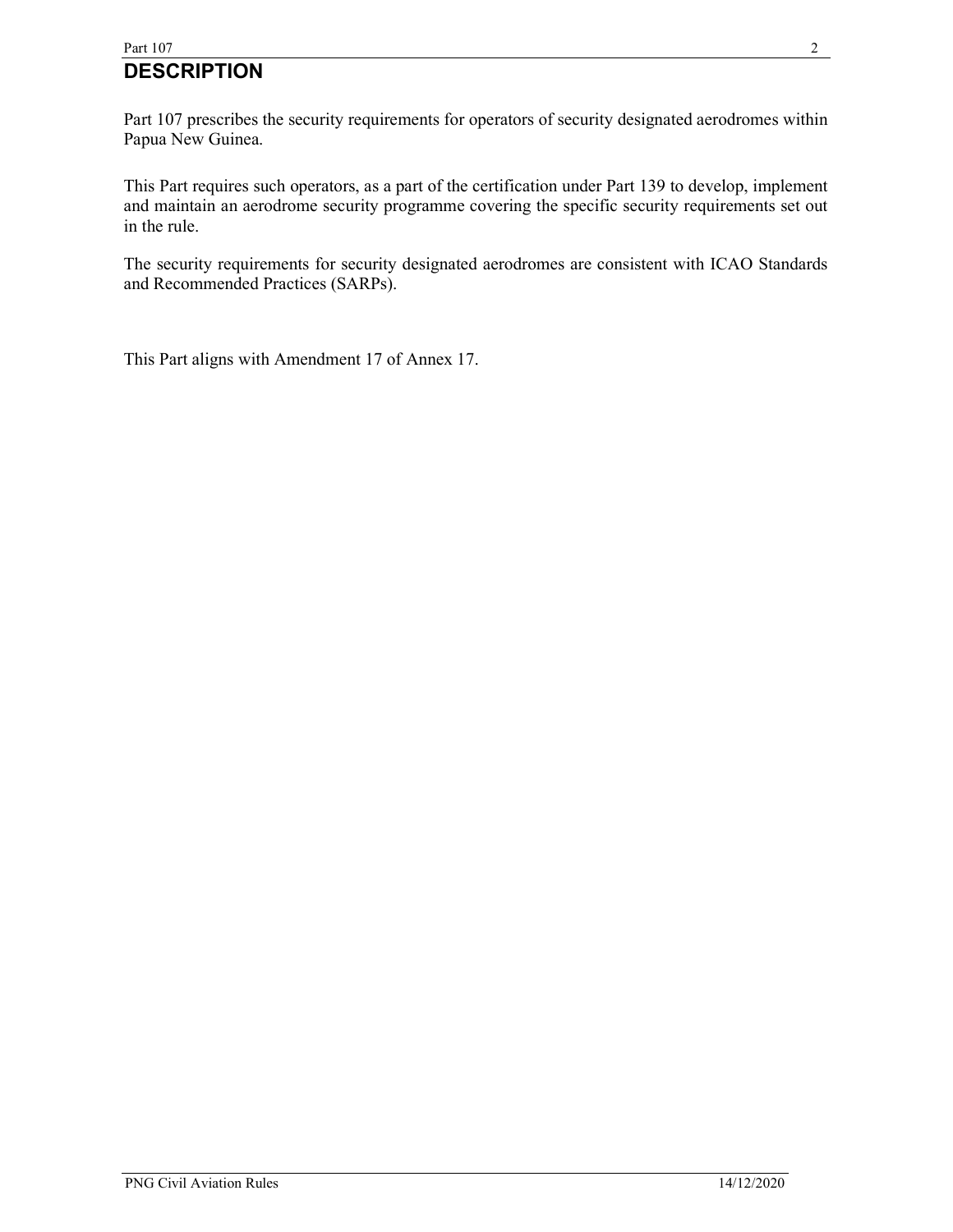# BULLETIN

This Part first came into force on 1 April 2019 and now incorporates the following amendments:

| Amendment   | <b>Effective Date</b> |
|-------------|-----------------------|
| Amendment 1 | 1 April 2019          |
| Amendment 2 | 14 December 2020      |

#### Summary of amendments:

### Amendment 2:

- Amendment 2. (1) Rules amended to include composition of membership of (Docket 20/08/CAR107/25) ASC.
	- (2) New requirement for external service providers are in compliance with PNG's aviation security regulations, in order to address the insider threat which may stem from external service providers.
	- (3) Rule 107.53(d)(16). New requirement which recognizes that increased use of random and unpredictable security measures is a possible mitigation against the potential tactical advantage of insiders.
	- (4) Rule 107.53(d)(17). New requirement to strengthen measures relating to access control to security restricted areas by introducing a limitation to allow access only to those with an operational or otherwise legitimate need to be there, and extend the scope of verification at access points to authorization along with identity.
	- (5) Rule  $107.53(d)(18)$ . New requirement that seeks to eliminate any ambiguity and make clear that all persons other than passengers must be screened prior to entry into a security restricted area in order to address the threat from insiders.
	- (6) Rule  $107.53(d)(19)$ . New requirement that recognizes mitigation of threats from insiders require a balanced and coordinated approach.
	- (7) Rule 107.59(a) is revised to add new sub-paragraph to include training provisions, initial, recurrent and awareness, selection process and standards of performance.
	- (8) Rule 107.59(a)(2). Recognition of importance of security awareness training, and highlighting the need for both initial and recurrent training.
	- (9) Addition of the element on selection procedures of those implementing security controls.
	- (10) Addition of the element on standards of performance of those implementing security controls.
	- (11) Rule 107.59(c)(2). New requirement emphasizing that security training currently prescribed in the rule is now a basic certification requirement and must be delivered by a holder of a Part 141 Aviation Training Organisation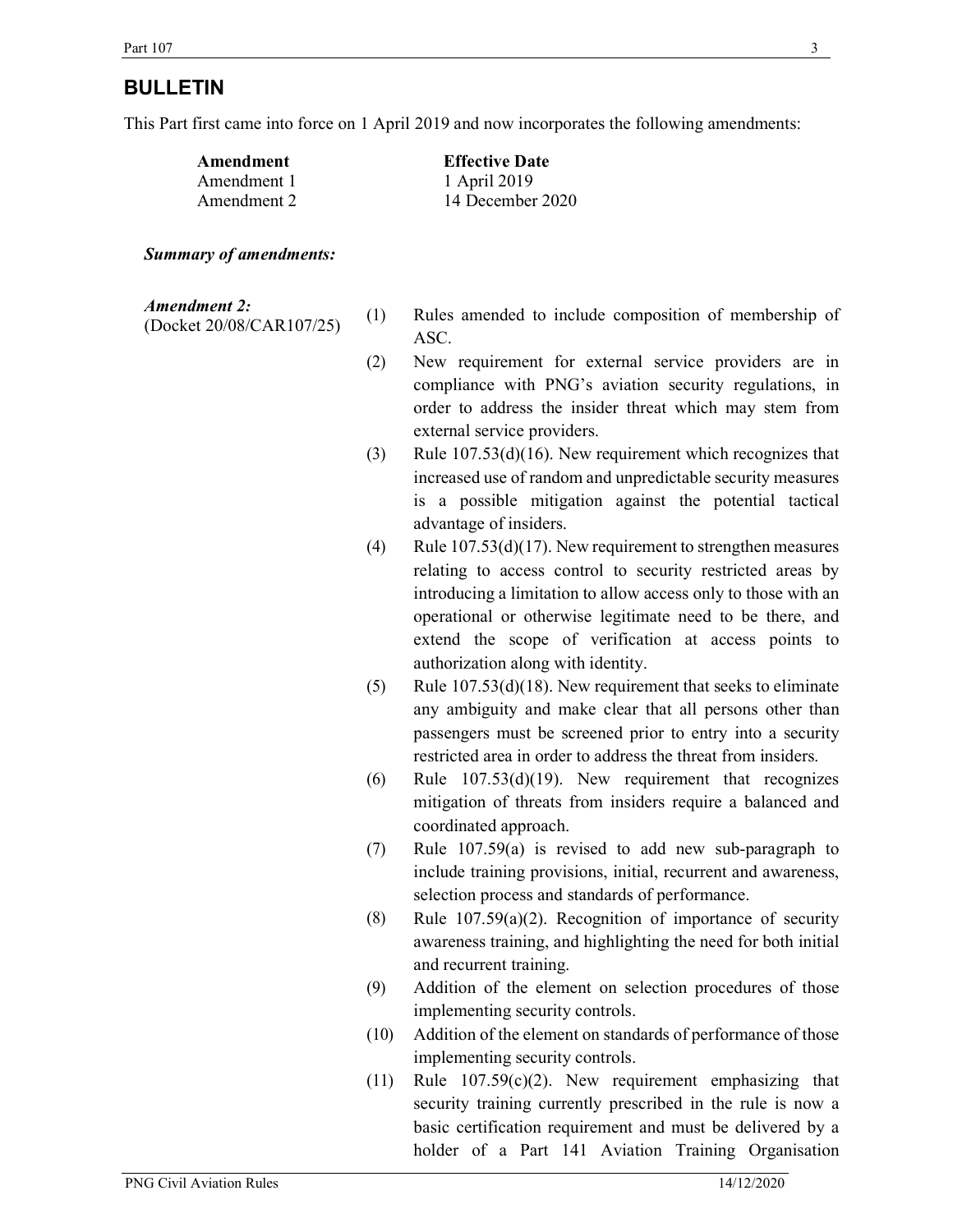authorised to conduct such training.

- (12) New requirement that focus on the security outcome to be achieved and not on a single method of achieving this outcome.
- (13) Rule 107.65(a) amended providing clarity on CASAPNG Director (appropriate authority) to approve the design and management of ASIC system while the certificate holder acts as the central issuing authority.
- (14) Rule 107.65(b) is amended to emphasize clarity to this Part.
- (15) Rule  $107.65(b)(1),(2),(3)$ . New addition to the rule to clarify who should be subject to background checks, when background checks should be applied, and what should occur if an individual has been found unsuitable by any background check.
- (16) Rule 107.65(j). New requirement included for periodic updating of security features and/or design of airport security identification cards (ASICs).
- (17) Rule 107.69. New requirement to highlight the requirement regarding vehicle permit issuance (i.e. initial and recurrent).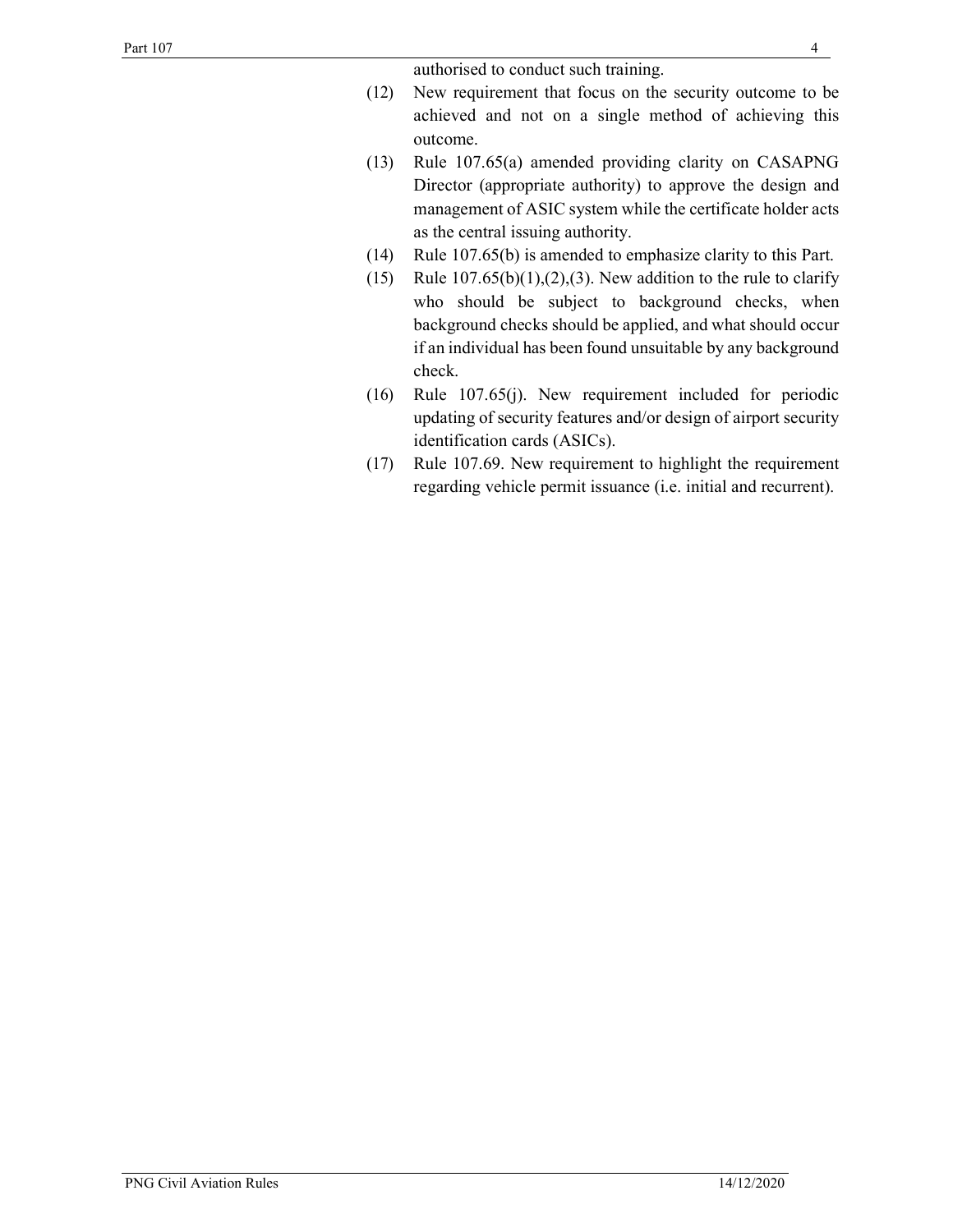# **Schedule of Rules**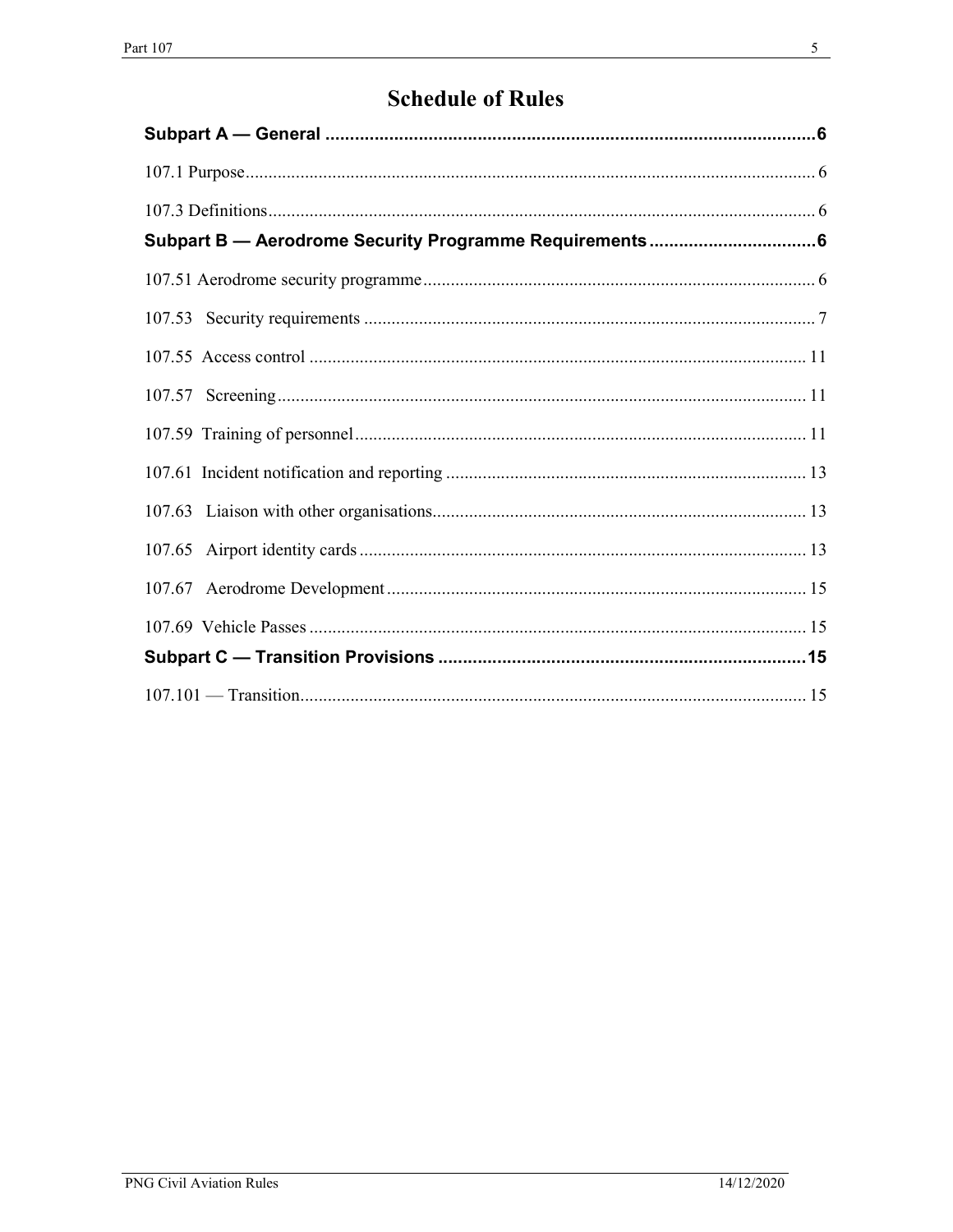# Subpart A — General

# 107.1 Purpose

This Part prescribes rules governing the aerodrome security programme required by Part 139 for a security designated aerodrome.

## 107.3 Definitions

In this Part, unless the context otherwise requires-.

Security Designated Aerodrome means an aerodrome designated by the Minister as a security aerodrome under Section 153(1) of the *Civil Aviation Act 2000* (as amended).

# Subpart B — Aerodrome Security Programme Requirements

## 107.51 Aerodrome security programme

Each aerodrome security programme shall contain—

- a) a copy of-
	- (1) the plan of the aerodrome and its facilities required by rule 139.5(3)
	- (2) the grid map of the aerodrome and its immediate vicinity required by rule  $139.57(8)$ ;
	- (3) a map of the aerodrome clearly showing—
		- (i) the airside / landside boundary; and
		- (ii) any declared security areas or enhanced security areas; and
		- (iii) access control points in the boundary, including hangars and other facilities that have direct access to the airside which may be leased to third parties; and
		- (iv) the location of any isolated parking
	- (4) a diagram of the terminal(s) clearly showing access control points, screening points and sterile areas; and
- b) details, including duties and responsibilities of—
	- (1) the personnel required by rule 139.51; and
	- (2) the position(s), identified in rule  $107.59(c)(2)$ , that is responsible for training personnel in accordance with the security training programme required by rule 107.59; and
	- (3) stakeholders at the aerodrome who are required to contribute to the achievement of aviation security outcomes; and
- c) contact details for all stakeholders at the aerodrome; and
- d) the means of communication between the aerodrome operator and stakeholders, including the management of security sensitive information; and
- e) details of the airport security committee (ASC), including—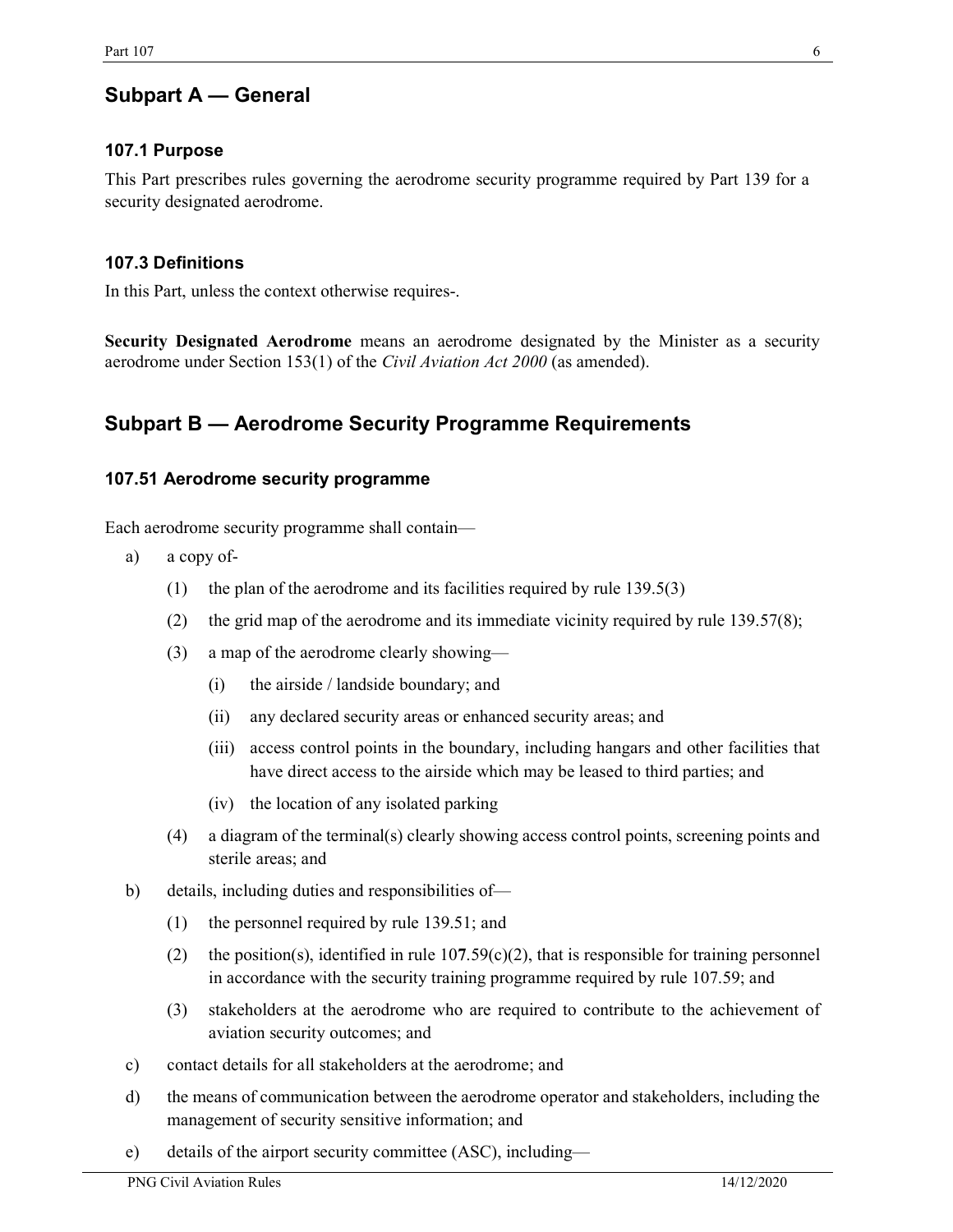- (1) terms of reference; and
- (2) composition of membership; and
- (3) frequency of meetings; and
- (4) management of meeting records; and
- f) details of the measures and procedures required by—
	- (1) 107.53 regarding security requirements; and
	- (2) 107.55 regarding access control; and
	- (3) 107.57 regarding screening; and
	- (4) 107.59 regarding the security training programme; and
	- (5) 107.61 regarding incident notification and reporting; and
	- (6) 107.63 regarding liaison with other organization; and
	- (7) 107.65 regarding airport identity cards; and
	- (8) 107.67 regarding aerodrome development; and
- g) details of any work that is intended to be contracted out to any other organization, the contractual provisions by which the holder of an aerodrome operator certificate ensures that any such contractor or other agent complies with the requirements of the applicant's aerodrome security programme; and
- h) procedures to ensure that each holder of an aerodrome certificate responsible for implementation of relevant elements of the National Civil Aviation Security Programme must periodically verify at intervals of not more than 12 months the implementation of security measures outsourced to external service providers in compliance with the certificate holder's airport security programme.

# 107.53 Security requirements

(a) An aerodrome security programme for a security designated aerodrome must include security measures and procedures to safeguard; the public, passengers, crew, ground personnel, aircraft and facilities against an act of unlawful interference.

#### Barrier requirements

- (b) The holder of an aerodrome operating certificate for a security designated aerodrome must, in addition to complying with rule 139.71, provide safeguards for preventing inadvertent unauthorised access and for deterring intentional unauthorised access, to any security area or security enhanced area within their aerodrome.
- (c) The safeguards required by paragraph (a) must:-
	- (1) Consist of fences, gates, doors and other barriers between public and security areas or security enhanced areas with adequate locking or control systems; and
	- (2) Ensure control of any duct, drain or tunnel giving access to any security area or security enhanced areas.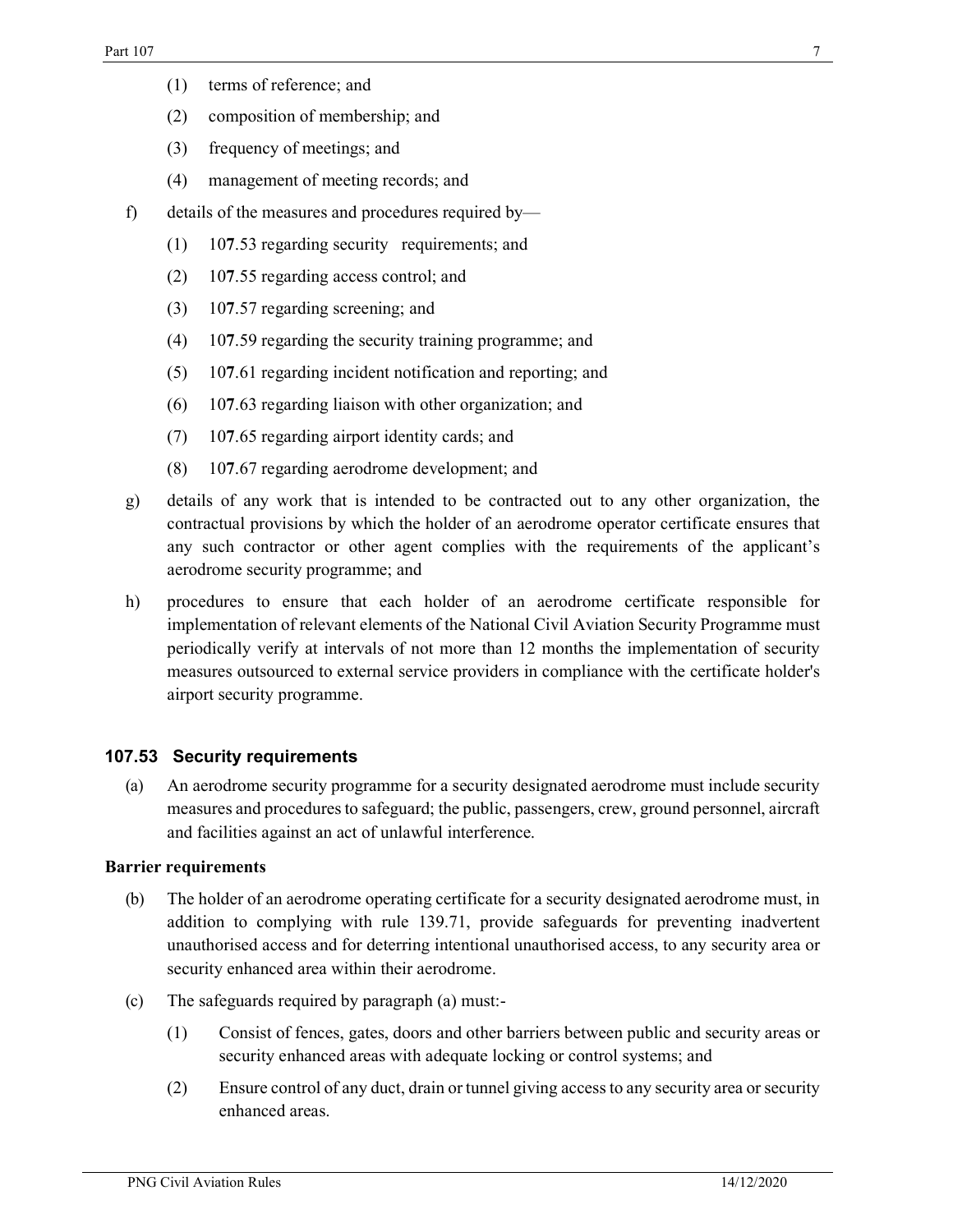(d) The construction and height of each barrier required by paragraph (b)(1) must, considering the surrounding topography, provide an effective measure against penetration of the security area or security enhanced areas and must in no case be less than 2440 millimeters in height.

#### Other requirements

The holder of an aerodrome operating certificate for a security designated aerodrome must: -

- (1) designate an isolated aircraft parking position at their aerodrome for the parking of an aircraft that is known or believed to be the subject of unlawful interference, or which for other security reason needs isolation from normal aerodrome activities (see Part 139 Appendix C9); and
- (2) provide and maintain lighting, and emergency lighting in the event of failure of the normal lighting system, on any parking areas at their aerodrome used at night by aeroplanes having a certificated seating configuration of 20 seats or more passengers, excluding any required flight crew member seat, that are engaged in scheduled air transport operations for the carriage of passengers; and
- (3) provide lighting, or have portable lighting available within 30 minutes, on any designated isolated aircraft parking area at their aerodrome intended to be used at night; and
- (4) provide the following areas at their aerodrome for the screening of passengers and baggage:
	- (i) areas for the screening of international passengers, crew, and their baggage, prior to aircraft boarding: and
	- (ii) sterile areas where international passengers and crew subject to screening are prevented from having access to unauthorised articles or contact with unscreened persons: and
	- (iii) areas for the separation of arriving passengers and crew from departing passengers during international deplaning to prevent arriving, transit, and transfer passengers and crew having contact with any person who has been subject to screening; and
- (5) when considered necessary by the Director, provide areas at their aerodrome for the screening and searching of persons, items, substances, and vehicles entering and remaining within security areas or enhanced security areas; and
- (6) when considered necessary by the Director to respond to a security threat, provide areas at their aerodrome of the kind required by paragraph (b)(3) (for the screening of international passengers, crew and their baggage) for the screening of domestic passengers, crew and their baggage; and
- (7) ensure that concession areas at their aerodrome that are situated in an area accessible to screened passengers are designed in such a way that they provide access control measures sufficient to prevent delivery to any screened person of: -
	- (i) any unauthorised article; or
	- (ii) any firearm; or
	- (iii) any other dangerous or offensive weapon or instrument of any kind; or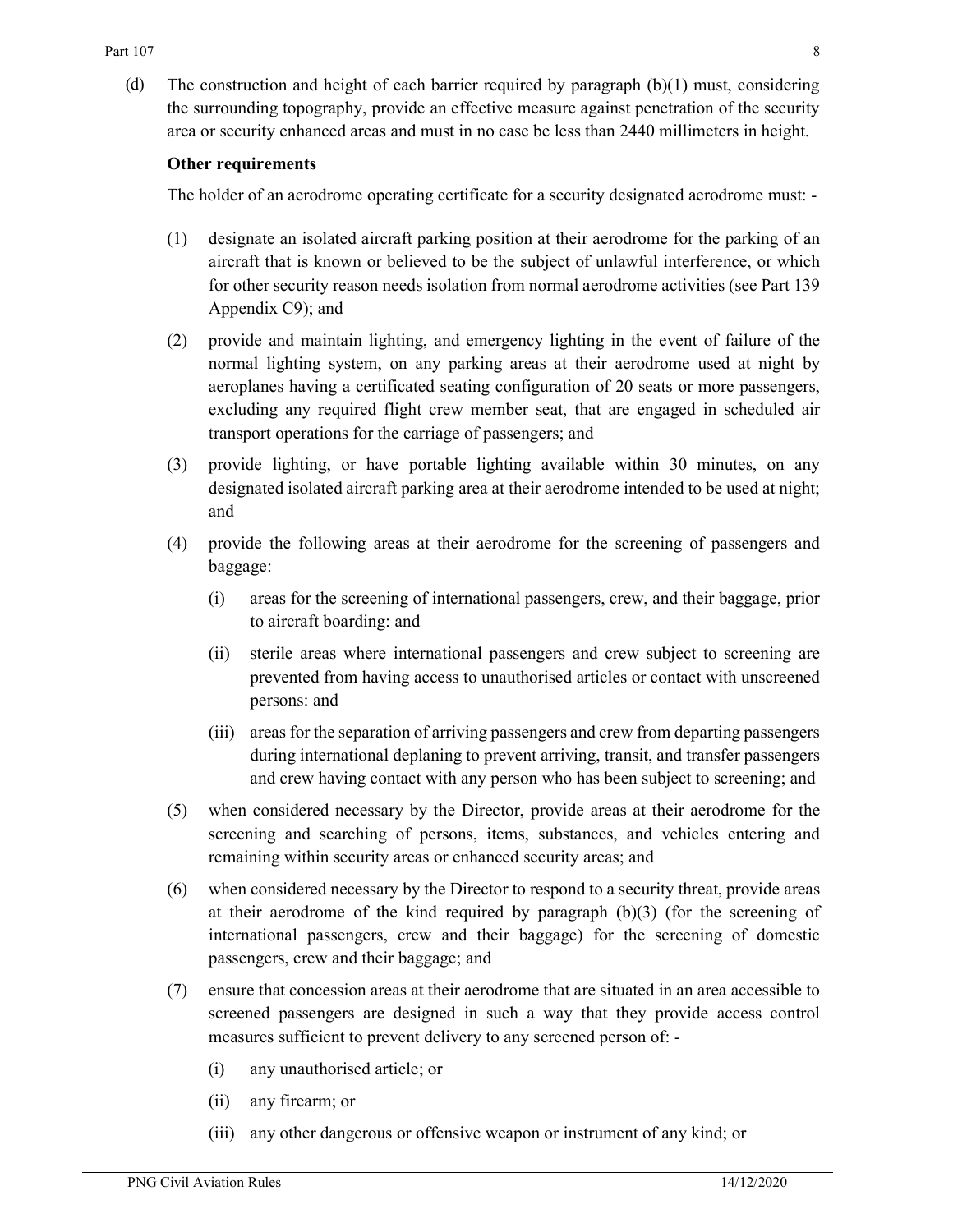- (iv) any ammunition; or
- (v) any explosive substance or device, or any injurious substance or device of any kind that could be used to endanger the safety of an aircraft or of the persons on an aircraft; and
- (8) design all areas required by paragraph  $(b)(4)$ ,  $(5)$ ,  $(6)$  and  $(7)$  in such a way that they provide access control measures sufficient to prevent any unauthorised persons from entering the area; and
- (9) ensure that personnel engaged, employed or contracted by the certificate holder undergo a security awareness programme, and that each person required to carry out specific security tasks is trained for those tasks in accordance with the security training programme require by rule 107.59; and
- (10) establish procedures for identifying, reporting to the Director, and dealing with, breaches of and deficiencies in, any security procedures established by the holder and any provisions of any enactment relating to security at the aerodrome; and
- (11) make provision for the security of services including, but not limited to, energy supplies, communications, sewerage and water supplies, in order to minimise the risk of such services being used to interfere unlawfully with aviation operations; and
- (12) ensure appropriate steps are taken to minimise the threat to civil aviation operations, including measures to prevent, respond to and rectify cyber-attacks and corruption of information technology systems; and
- (13) when so required by the Director, affix signs at the perimeter of security areas or enhanced security areas within their aerodrome; and
- (14) ensure that a percentage of persons other than passengers, together with items carried, prior to entry into a security area or an enhanced security area serving international civil aviation operations are subject to screening and security controls, with the percentage of screening determined by a risk assessment carried out by the aerodrome operator; and
- (15) ensure that vehicles being granted access to secure areas, or enhanced security areas, together with items contained within them, are subjected to screening or other appropriate security controls, when so required by the Director; and
- (16) establish procedures to ensure the use of randomness and unpredictability in the implementation of security measures, as appropriate; and
- (17) subject to rule 107.65 and rule 107.69 requirements:
	- (i) the identification systems must be established and implemented in respect of persons and vehicles in order to prevent unauthorized access to airside areas and security restricted areas.
	- (ii) access must be granted to only those with operational need or other legitimate reason to be there; and
	- (iii) identity and authorisation must be verified at designated checkpoints before access is allowed to airside areas and security restricted areas; and
- (18) establish procedures to ensure that persons other than passengers, together with items carried, must be screened prior to entry into airport security restricted areas; and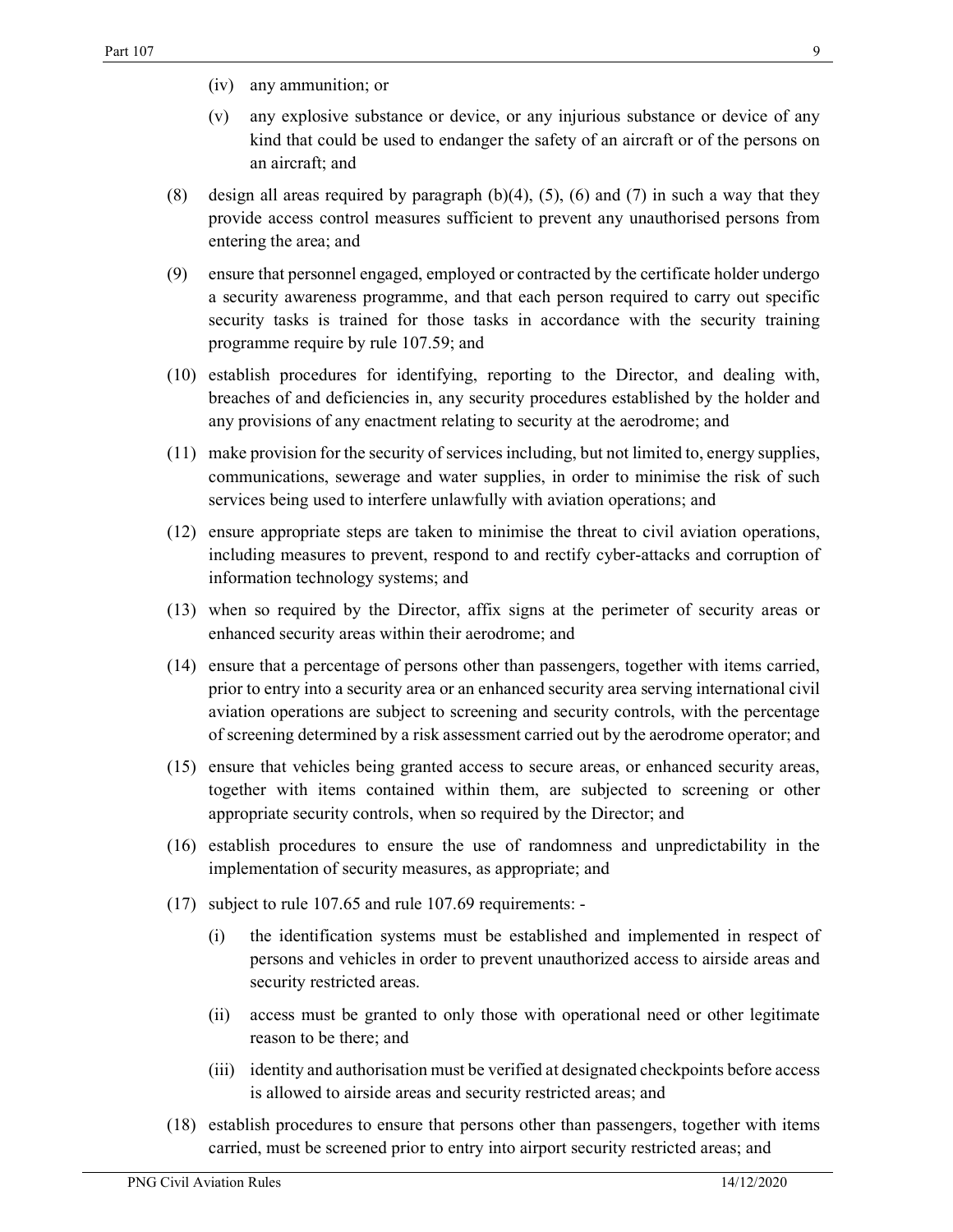- (19) ensure the use of appropriate screening methods capable of detecting the presence of explosives and explosive devices carried by persons other than passengers on their persons or in their items carried. In addition, where these methods are not applied continuously, they shall be used in an unpredictable manner.
- (e) The security measures and procedures required by paragraph (a) must set out the means by which—
	- (1) the requirements of paragraph (b) are complied with; and
	- (2) landside areas are controlled and monitored to minimise any threat, including—
		- (i) management of vehicular traffic on public roadways in front of terminal buildings, including unattended vehicles; and
		- (ii) management of unattended items in public areas; and
		- (iii) provision of security awareness public announcements; and
	- (3) the requirements of rule 107.53(c) and (d) are complied with in relation to safeguards to prevent inadvertent unauthorised access and to deter intentional unauthorised access to any secure area within the aerodrome, including—
		- (i) details of the barrier(s); and
		- (ii) details of the access point(s); and
		- (iii) details of locking or control system(s), including control of any duct, drain or tunnel giving access to a security area; and
	- (4) the requirements of rule  $107.53$  (e)(11) are complied with in relation to the security of services; and
	- (5) the requirements of rule 107.53 (e)(12) are complied with in relation to cyber security; and
	- (6) the requirements of rule 107.55 are complied with in relation to access control; and
	- (7) the requirements of rule 107.57 are complied with in relation to screening; and
	- (8) the requirements of rule 107.59 are complied with in relation to the security training programme; and
	- $(9)$  the requirements of rule 107.61 are complied with in relation to incident notification; and
	- (10) the requirements of rule 107.63 are complied with in relation to liaison with other organisations; and
	- (11) the requirements of rule 107.65 are complied with in relation to airport identity cards; and
	- (12) the requirements of rule 107.67 are complied with in relation to aerodrome development; and
	- (13) the requirements of rule 139.103 are complied with in relation to testing of the aerodrome emergency plan, including the exercising of security related events; and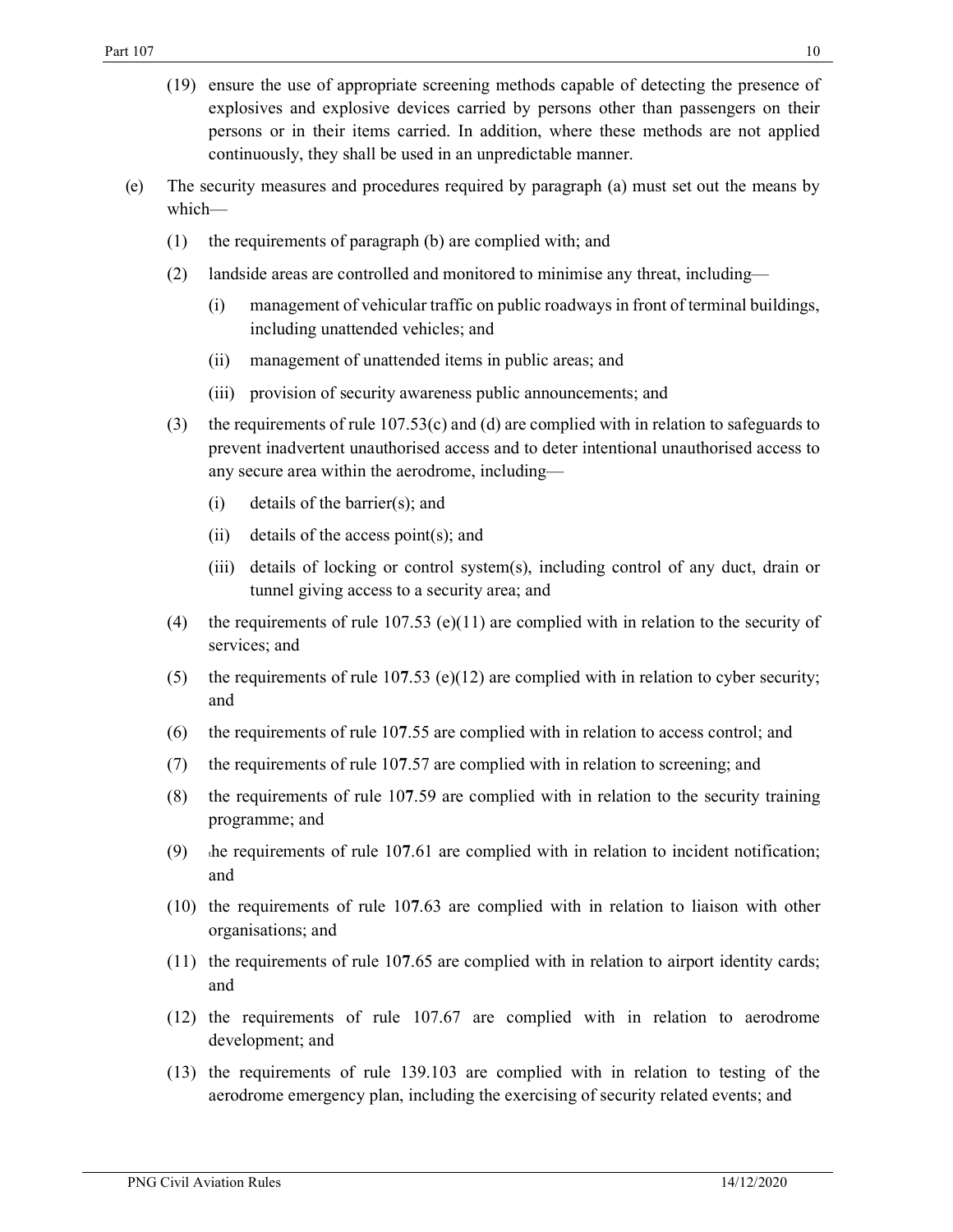- (14) danger to passengers, crew, and ground personnel is minimised if a hijacking, bomb threat, or any other threat or event of unlawful interference occurs; and
- (15) temporary additional security measures will be implemented to upgrade the security of the aerodrome if the Director finds or suspects an increased level of security risk to a person on an aircraft, or to an aircraft or an aerodrome and requires the additional security measures.

# 107.55 Access control

A holder of an aerodrome operating certificate for a security designated aerodrome must develop and implement procedures to ensure that no person at a security designate aerodrome shall, without lawful authority: -

- (1) leave open or insecure or otherwise uncontrolled any door, gate or other barrier provided to control access to any security area, enhanced security area or operational area; or
- (2) deposit, or leave adjacent to, or on any fence, barrier, or other thing being used to prevent unauthorised access to any security area, enhanced security area or operational area any article that is capable of facilitating the evasion of control measures.

## 107.57 Screening

- (a) Each aerodrome security programme shall have procedures to ensure the screening of passengers, crew and baggage, prior to boarding an aircraft, at a security designated aerodrome is conducted-
	- (1) by the Aviation Security Service, or the holder of an aviation security service certificate issued in accordance with Part 140; and
		- (i) where that function is contracted out to a security service provider, the means of ensuring that the contractor complies with the Part 140 certificate holder's exposition; and
		- (ii) where that function is contracted out to a security service provider, the means of ensuring compliance with rule 107.51(7); and
	- (2) by means that ensure compliance with the requirements of rule 108.63(1)
- (b) Each aerodrome security programme shall have a procedure to ensure the screening of nonpassengers, vehicles and goods being taken into designated security areas or enhanced security areas of aerodromes must be conducted-
	- (i) based on a risk assessment conducted by the aerodrome operator; and
	- (ii) in accordance with any direction issued by the Minister under Section 149A of the Civil Aviation Act; and
	- (iii) in accordance with any direction issued by the Director under Section 149B of the Civil Aviation Act.

#### 107.59 Training of personnel

(a) A holder of an aerodrome operating certificate issued for a security designated aerodrome must:-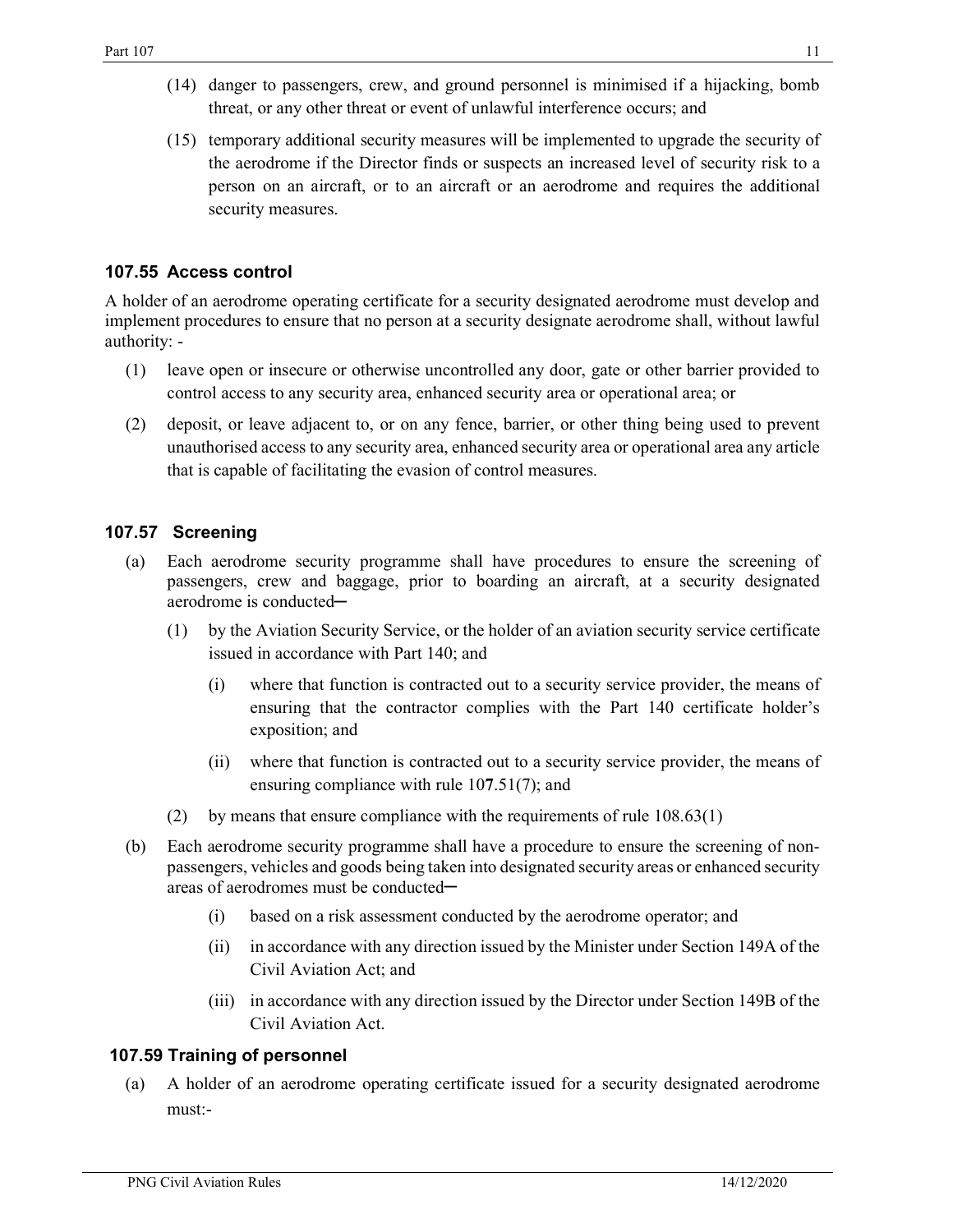- (1) establish a security training programme and procedures for ensuring that every person who is employed, engaged, or contracted by the certificate holder has the appropriate level of security awareness applicable to the person's function; and
- (2) establish a procedure to ensure that personnel involved with or responsible for the implementation of various aspects of the National Civil Aviation Security Programme (NCASP) and those authorised to have unauthorised access to airside areas must receive initial and recurrent security awareness training; and
- (3) establish a procedure to ensure that persons implementing security controls possess all competencies required to perform their duties and are appropriately selected and trained according to the requirements of the PNG National Civil Aviation Security Programme (NCASP) and that appropriate records are maintained up-to-date; and
- (4) establish a procedure to ensure that relevant standards of performance for initial and periodic assessments must be introduced, implemented and maintained.
- (b) The training programme required by paragraph (a) must contain:
	- (1) applicable segments for initial training and recurrent training; and
	- (2) knowledge testing or competency assessment as appropriate for the training conducted.
- (c) The holder of an aerodrome operating certificate issued for a security designated aerodrome must ensure that each segment required by paragraph (b)(1): -
	- (1) includes a syllabus that is acceptable to the Director; and
	- (2) is conducted in a structured and coordinated manner and carried out by the holder of an aviation training organisation certificate issued under Part 141 that authorizes the conduct of such a course; and
	- (3) includes the development and implementation of a certification system to ensure that instructors are qualified in the applicable subject matters in accordance with the National Civil Aviation Security Programme (NCASP).
- (d) The holder of an aerodrome operating certificate issued for a security designated aerodrome must ensure that every person who is required to be trained undertakes the recurrent training segment of the training programme at an interval of not more than 2 years.
- (e) The holder of an aerodrome operating certificate issued for a security designated aerodrome must ensure that there is a record of: -
	- (1) every person who conducts a security training segment under the authority of the certificate; and
	- (2) every person who undertakes security training conducted under the authority of the certificate.
- (f) The records required by paragraph  $(e)(1)$  must include: -
	- (1) the name of the person; and
	- (2) details of the training, competencies, or experience that qualifies the person to conduct the training; and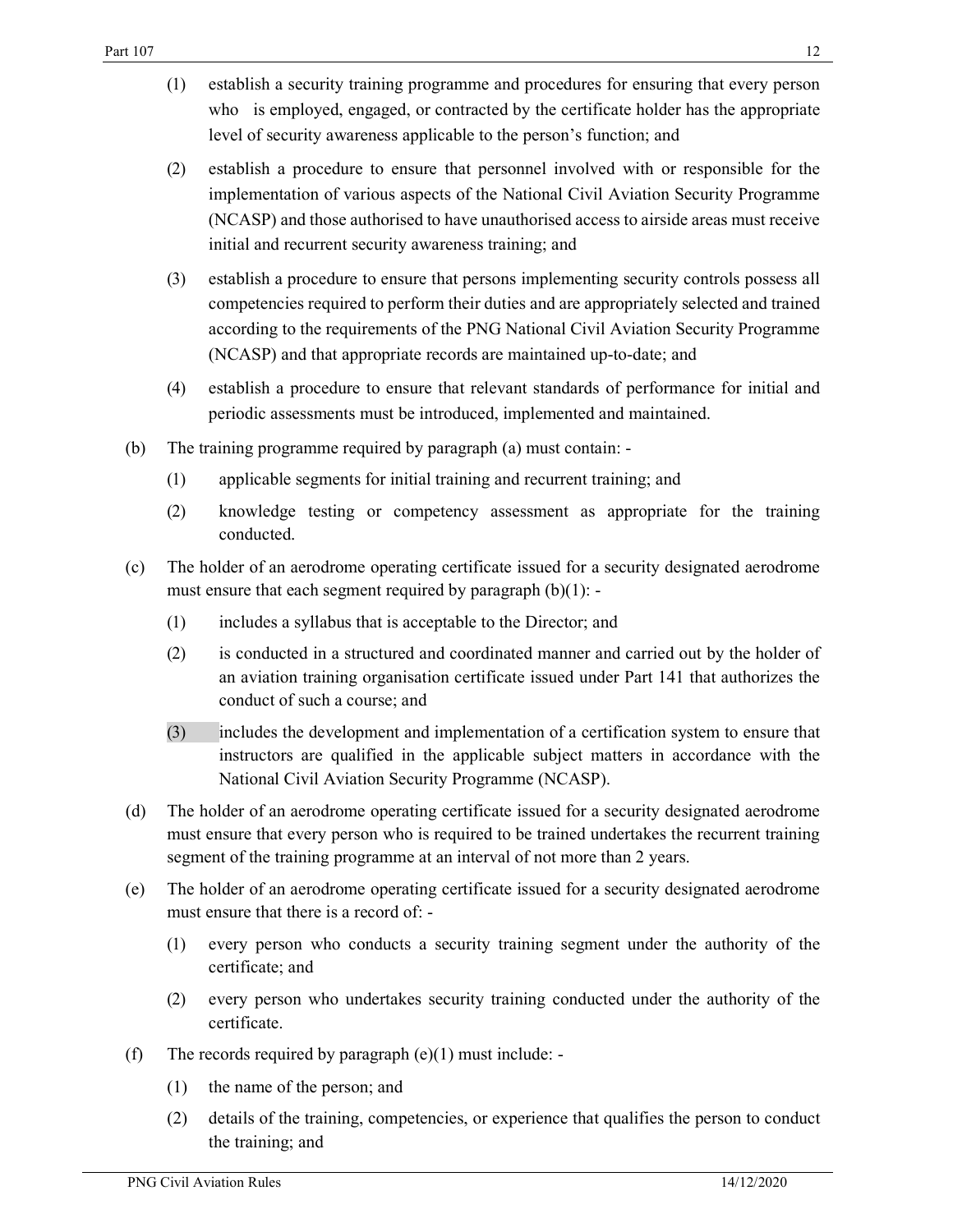- (3) the scope of training that the person may conduct.
- (g) The records required by paragraph (e)(2) must include:
	- (1) the name and date of birth of the person; and
	- (2) the identity of the training segment; and
	- (3) details of the person's attendance, instructor comments, and the results of tests or assessments, as applicable.
- (h) The records required by paragraph (e) must be:
	- (1) accurate, legible and of a permanent nature; and
	- (2) retained for a period of 3 years from the date of the last entry.

# 107.61 Incident notification and reporting

Each aerodrome security programme shall have a procedure to ensure—

- (1) the requirements of Part 12 are complied with in relation to notifying, and where applicable reporting, any security incident involving the aerodrome to the Director; and
- (2) the requirements of rule  $107.53(e)(10)$  are complied with in relation to, breaches of and deficiencies in, security procedures.

#### 107.63 Liaison with other organisations

- (a) A holder of an aerodrome operating certificate issued for a security designated aerodrome must, for each security designated aerodrome it operates: -
	- (1) consult and liaise with all other organisations involved in contingency planning affecting the security of operations at that location; and
	- (2) establish a security committee to ensure that sufficient information is given to other organisations at that location to motivate security awareness on the part of all personnel.
- (b) The holder of an aerodrome operating certificate issued for a security designated aerodrome must, for each security committee established under paragraph (a)(2), convene, chair, and minute security committee meetings at regular intervals not exceeding 12 months.

# 107.65 Airport identity cards

- (a) Subject to the approval of the Director, the holder of an aerodrome operating certificate may issue airport identity cards and other identity documents in accordance with this rule.
- (b) Subject to paragraph (c), an airport identity card may be issued only if the person applying for the airport identity card has completed the following background check: -
	- (1) in respect of persons implementing security controls, persons with unescorted access to security restricted areas, and persons with access to sensitive aviation security information prior to their taking up these duties or accessing such areas or information; and
	- (2) the recurrent background checks are applied to such persons at an interval of not more than 2 years; and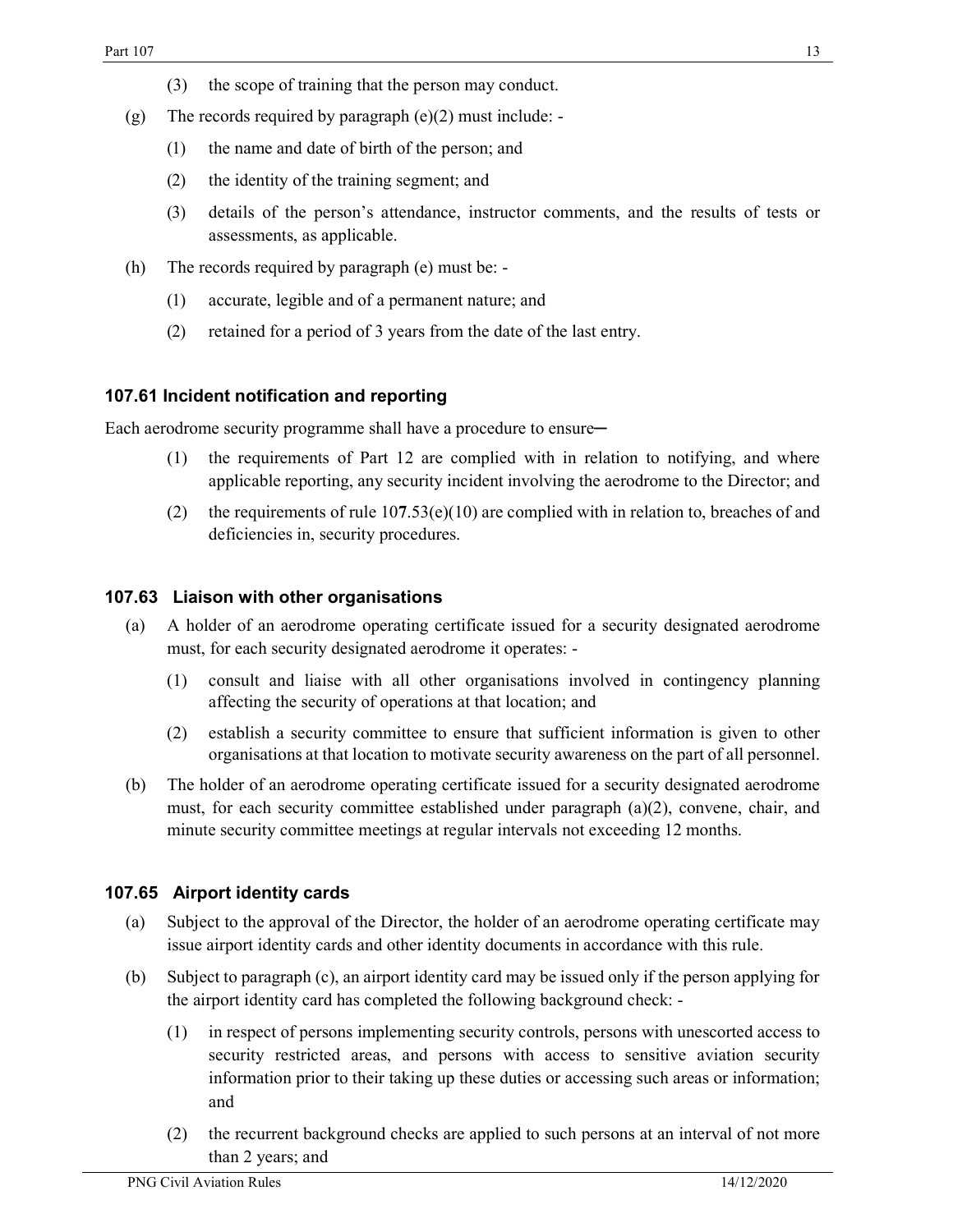- (3) persons found unsuitable by any background check are immediately denied the ability to implement security controls, unescorted access to security restricted areas, and access to sensitive aviation security information:
- (c) The background check referred to in 107.65(b) is not required if the person making an application for an identity card is issued with a temporary identity card approved by the Director that entitles the person to enter and remain in a security area or enhanced security area of any security designated aerodrome or security designated navigation installation when escorted by a person issued with an airport identity card in accordance with the background check process referred to in 107.67(b).
- (d) Subject to paragraphs (e) and (i), no person shall enter or remain in any security area or enhanced security area of any security designated aerodrome or security designated navigation installation, unless that person: -
	- (1) wears an airport identity card on the front of his or her outer garment; or
	- (2) has in his or her possession another identity document or other identity documents for the time being approved under paragraph (a).
- (e) Where the Director considers it desirable that the name of the holder of an airport identity card be not disclosed, the Director may approve the wearing of an identity card from which the holder's name has been deleted.
- (f) A person who is authorised by this rule to enter a security area shall remain in that area only for the purposes of his or her duties.
- (g) If required to do so by an authorised person, any person entering or in a security area or security enhanced area shall produce for inspection his or her airport identity card or other identity documents for the time being authorised under paragraph (a).
- (h) If the holder of an airport identity card ceases to be employed in a position for which the card is required, or for any other reason ceases to be entitled to hold the card, the holder shall forthwith return the card to the issuing authority.
- (i) Nothing in paragraph (b) shall apply to:
	- (1) any member of the crew of an aircraft engaged in an international air operation who wears on his or her outer garment an official identity card issued by his or her employer or the government of the state in which he or she permanently resides; or
	- (2) any official of a Papua New Guinea government agency who is required, by reason of his or her official duties, to remain incognito; or
	- (3) any passenger who enters or leaves a security area for the purpose of joining or leaving a flight, if he or she is in possession of a valid boarding pass for that flight or is being escorted by a crew member or a representative of the operator; or
	- (4) any pilot-in-command of an aircraft engaged in operations that are not air operations who enters or is within a security area for the purpose of embarking, disembarking, or servicing the aircraft, if the pilot has in his or her possession a valid pilot licence, or any person being escorted by that pilot.
- (j) The holder of an aerodrome operating certificate must establish a procedure for updating the security features and design of the approved airport identification cards at the interval of not more 12 months.